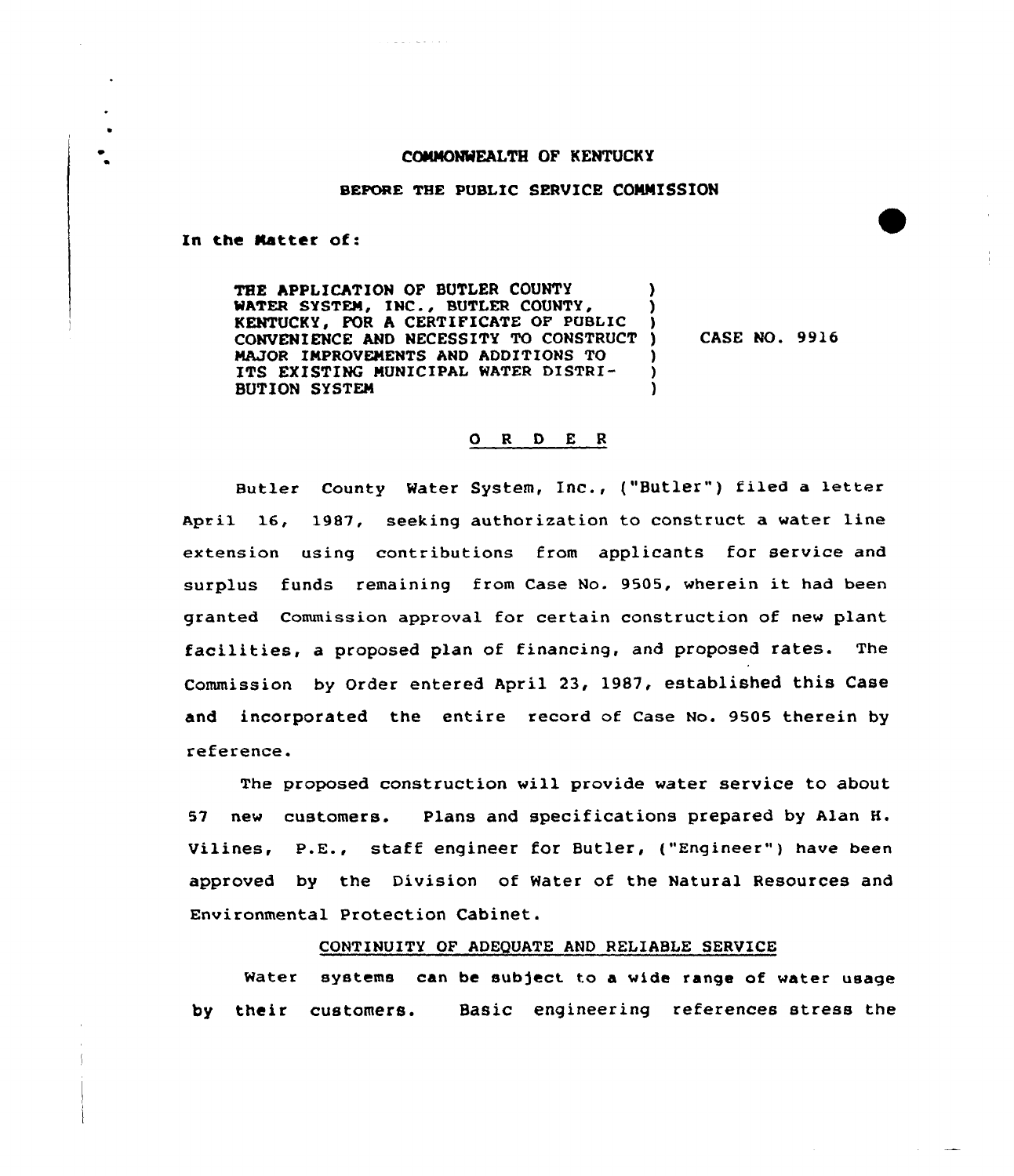importance of designing and constructing water systems to provide adequate and re1iab1e service to their customers when subject to the peak demands of those customers. The evidence provided by the Engineer indicates that reliable and adequate service can be maintained throughout the expanded system after completion of the proposed construction. However, the Commission is concerned that the Engineer has chosen to design Butler's water distribution to satisfy an instantaneous peak demand which is considerably less than that recommended by the vast majority of standard engineering references. The possibility exists that Butler's customers may experience low pressure conditions and water outages should peak water usage exceed the Engineer's expectations.

 $\ddot{\phantom{a}}$ 

The Commission reminds Butler of its obligation to provide adequate and reliable service to all of its customers. Butler should monitor the adequacy of the expanded water distribution system after construction. If this monitoring indicates that the level of service is inadequate or declining, Butler must take necessary actions to maintain the level of service in conformance with the regulations of the Commission.

### FINDINGS AND ORDERS

The Commission, after consideration of the evidence of record, and being advised, is of the opinion and finds that:

l. With appropriate system-wide monitoring of service, public convenience and necessity require that the construction proposed in the application be performed and that a certificate of public convenience and necessity be granted.

 $-2-$ 

in a che della carta

and the company of the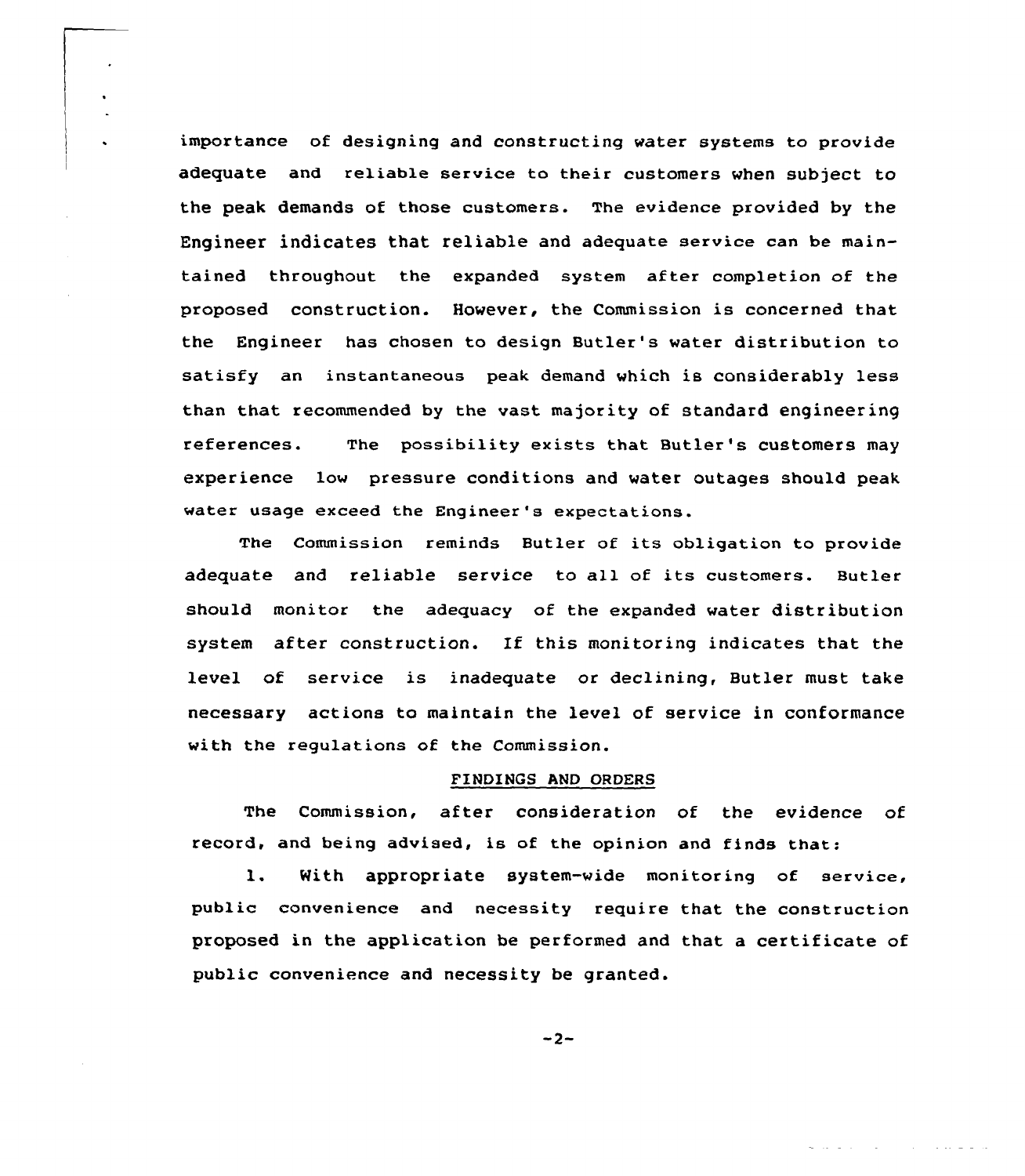2. The proposed construction consists of approximately <sup>6</sup> miles of 6-inch diameter pipelines, 57 service connections, and related appurtenances. The low bids totaled \$124,921 which will require about \$ 840,250 after allowances are made for fees, contingencies, other indirect costs and the construction previously approved in Case No. 9505.

3. Butler should monitor the adequacy of the expanded water distribution system after construction. If the level of service is inadequate or declining, Buter should take immediate action to maintain the level of service in conformance with the regulations of the Commission.

4. Butler should obtain approval from the Commission prior to performing any additional construction not expressly certificated by this Order.

5. Any deviations from the construction herein approved which could adversely affect service to any customer should be done only with the prior approval of the Commission.

6. Butler should furnish duly verified documentation of the total costs of this project including the cost of construction and all other capitalized costs (engineering, legal, administrative, etc.) within <sup>60</sup> days of the date that construction is substantially completed. Said construction costs should be classified into appropriate plant accounts in accordance with the Uniform System of Accounts for Mater Utilities prescribed by this Commission.

7. Butler's contract with its Engineer should require full-time resident inspection under. the general supervision of a professional engineer with a Kentucky registration in civil or

 $-3-$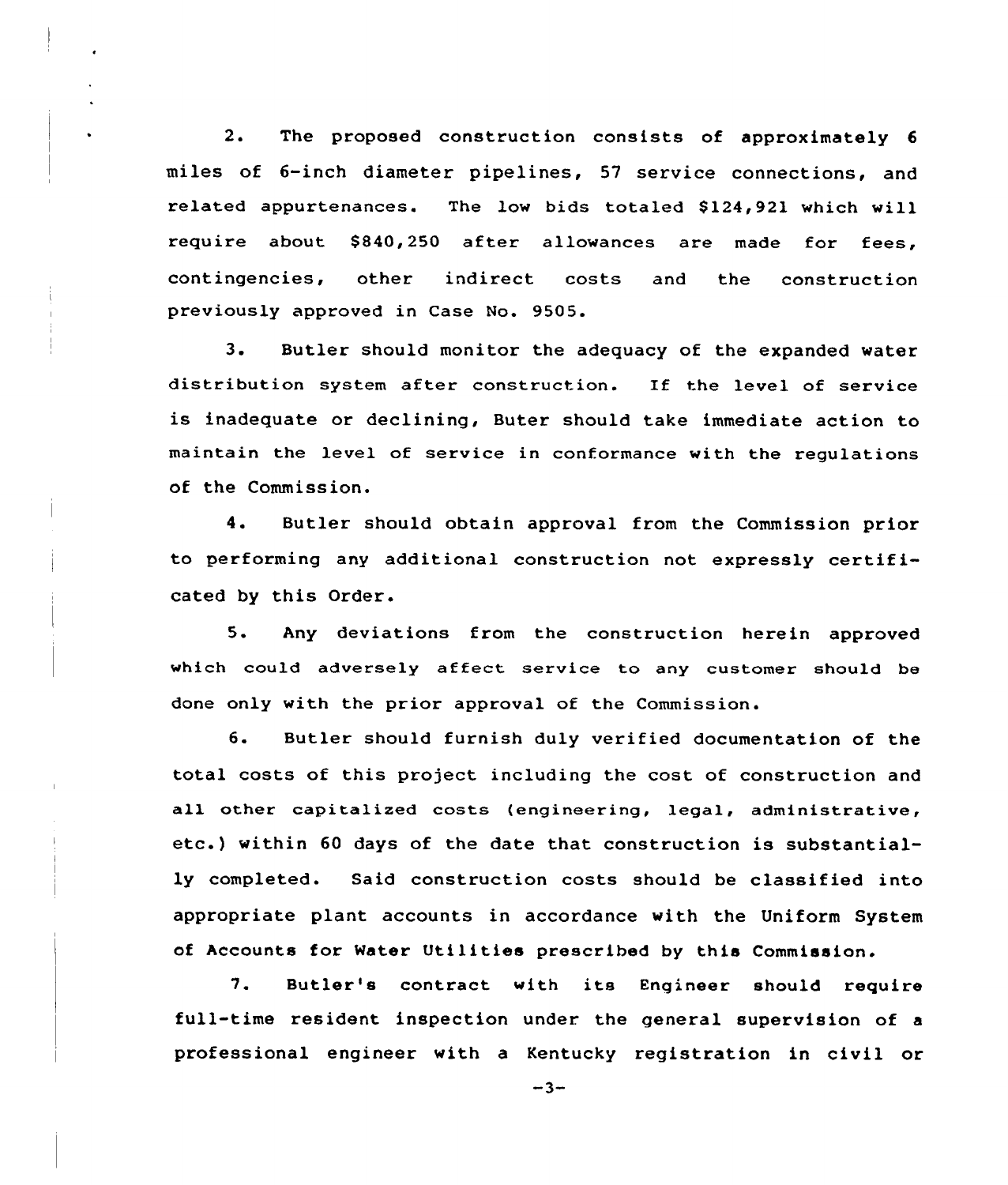mechanical engineering to insure that the construction work is done in accordance with the contract plans and specifications and in conformance with the best practices of the construction trades involved in the project.

 $\blacksquare$ 

8. Butler should require the Engineer to furnish a copy of the "as-built" drawings and <sup>a</sup> signed statement that the construction has been satisfactorily completed in accordance with the contract plans and specifications within 60 days of the date of substantial completion of this construction.

9. <sup>A</sup> 5/8-inch <sup>x</sup> 3/4-inch meter should be the standard customer service meter for all new customers and should be installed at all points of service unless the customer provides sufficient justification for the installation of a larger meter.

10. The financing plan proposed by Butler is for lawful objects within the corporate purposes of its utility operations, is necessary and appropriate for and consistent with the proper performance of services to the public and will not impair its ability to perform these services and should, therefore, be approved.

11. Butler proposes to use approximately \$150,574 in surplus funds left from Case No. 9505 and \$6,250 in additional funds from applicants for service to finance the proposed construction. The financing secured by Butler for this project will be needed to pay for the work herein approved. Butler's financing plan should, therefore, be approved.

 $-4-$